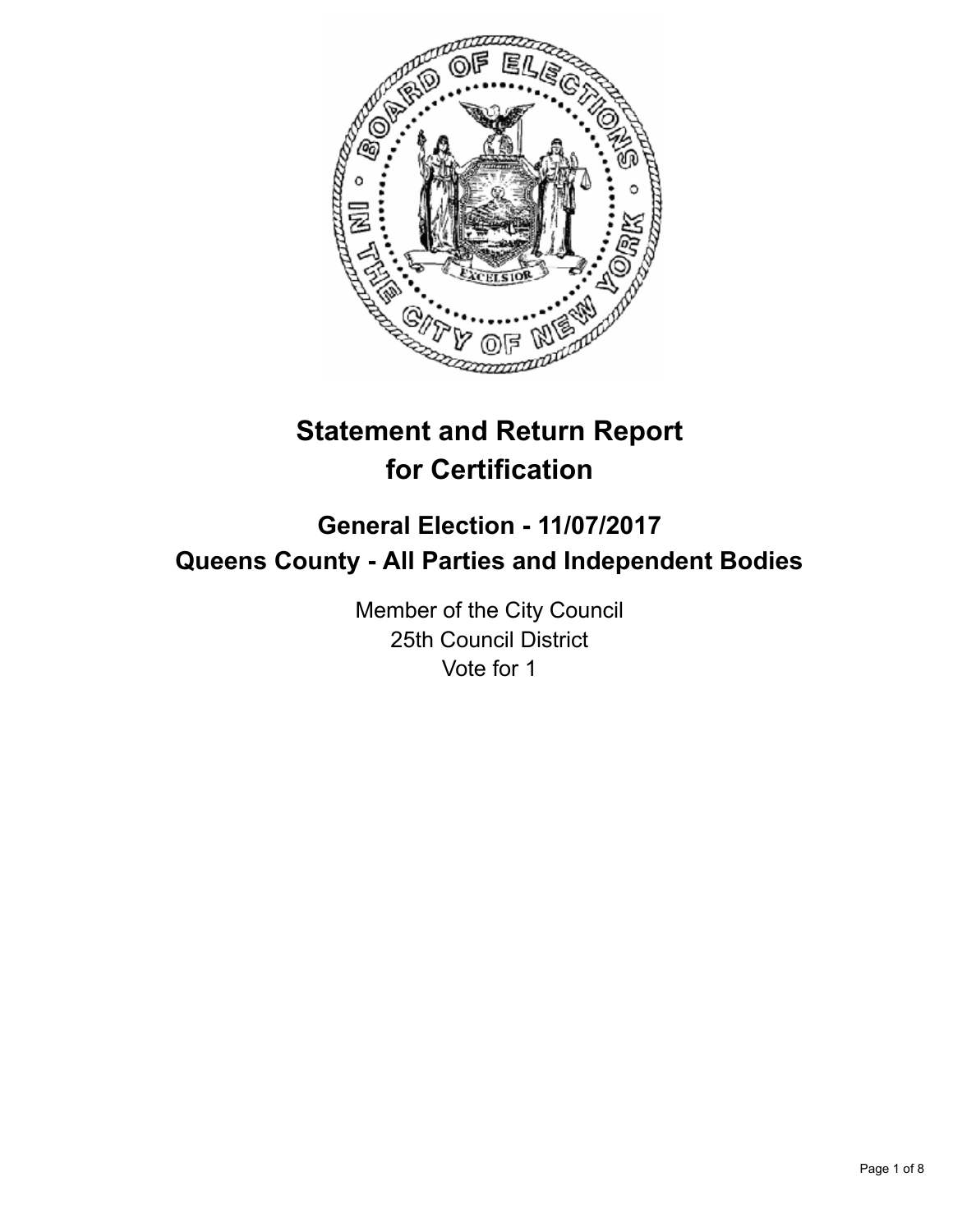

### **Assembly District 30**

| <b>PUBLIC COUNTER</b>                                    | 298            |
|----------------------------------------------------------|----------------|
| MANUALLY COUNTED EMERGENCY                               | 0              |
| <b>ABSENTEE / MILITARY</b>                               | 12             |
| <b>AFFIDAVIT</b>                                         | 5              |
| <b>Total Ballots</b>                                     | 315            |
| Less - Inapplicable Federal/Special Presidential Ballots | 0              |
| <b>Total Applicable Ballots</b>                          | 315            |
| DANIEL DROMM (DEMOCRATIC)                                | 191            |
| DANIEL DROMM (WORKING FAMILIES)                          | 24             |
| <b>BOB HOLDEN (WRITE-IN)</b>                             |                |
| JANINE PIRRO (WRITE-IN)                                  | 1              |
| JOHN CATSEVITY (WRITE-IN)                                | 1              |
| RUSSELL BAKER (WRITE-IN)                                 | 1              |
| UNATTRIBUTABLE WRITE-IN (WRITE-IN)                       | $\overline{2}$ |
| VINCENT PULLARA (WRITE-IN)                               |                |
| <b>VLADIMIR PUTIN (WRITE-IN)</b>                         | 1              |
| <b>Total Votes</b>                                       | 223            |
| Unrecorded                                               | 92             |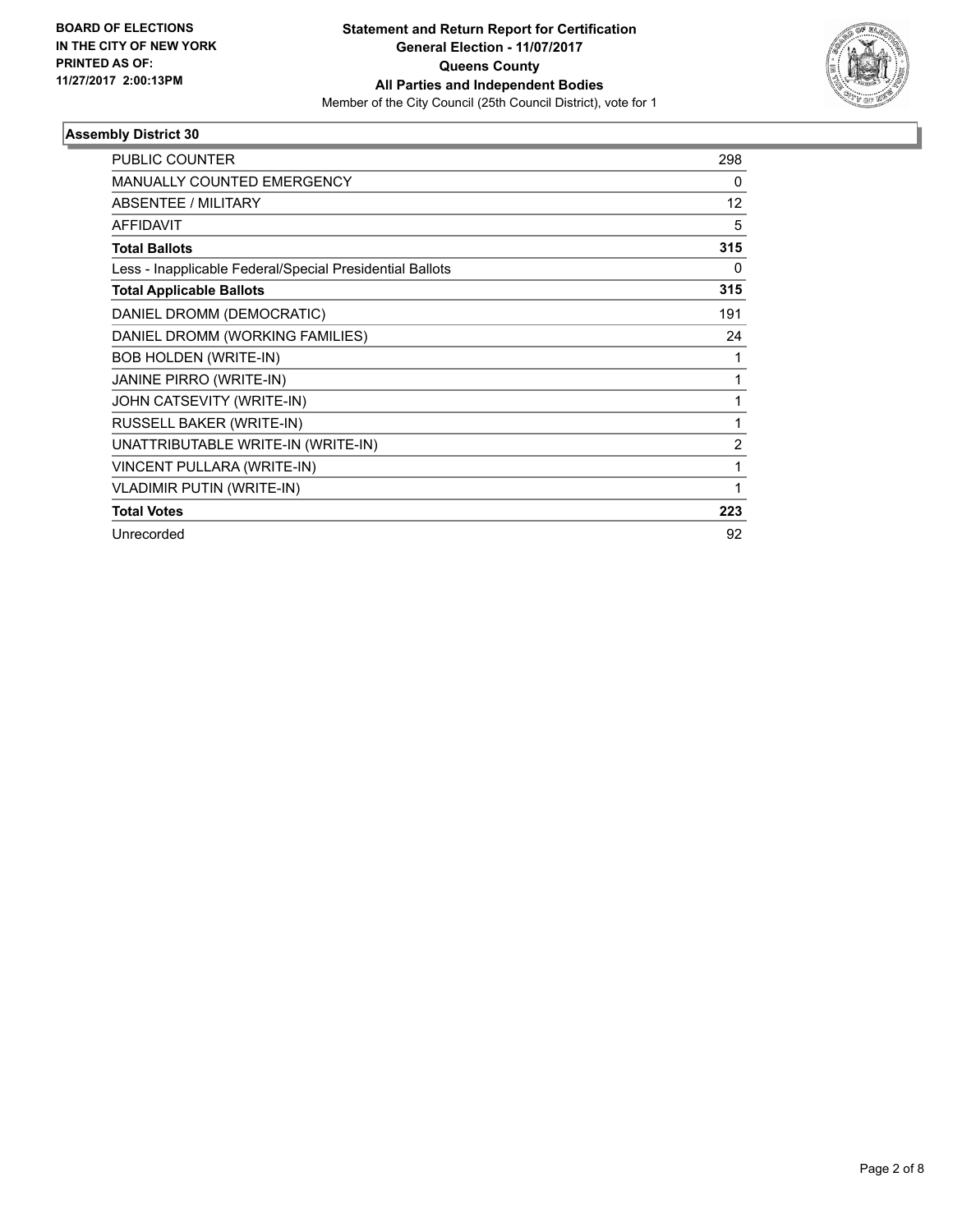

### **Assembly District 34**

| <b>PUBLIC COUNTER</b>                                    | 6,423 |
|----------------------------------------------------------|-------|
| MANUALLY COUNTED EMERGENCY                               | 0     |
| ABSENTEE / MILITARY                                      | 192   |
| AFFIDAVIT                                                | 68    |
| <b>Total Ballots</b>                                     | 6,683 |
| Less - Inapplicable Federal/Special Presidential Ballots | 0     |
| <b>Total Applicable Ballots</b>                          | 6,683 |
| DANIEL DROMM (DEMOCRATIC)                                | 4,796 |
| DANIEL DROMM (WORKING FAMILIES)                          | 714   |
| ALEX TUTIVEN (WRITE-IN)                                  | 1     |
| ARTURO SANCHEZ (WRITE-IN)                                | 1     |
| BRIAN ANDERSON (WRITE-IN)                                | 1     |
| <b>BUGS BUNNY (WRITE-IN)</b>                             | 1     |
| CRISTINA BARRERO (WRITE-IN)                              | 1     |
| DAFFY DUCK (WRITE-IN)                                    | 2     |
| DAVID KAUFSTEIN (WRITE-IN)                               | 1     |
| DELRAWN SMALL (WRITE-IN)                                 | 1     |
| DONALD DUCK (WRITE-IN)                                   | 1     |
| DOROTHY CHIN-BRANDT (WRITE-IN)                           | 1     |
| ERIC GARNER (WRITE-IN)                                   | 1     |
| HIRAM MONSERRATE (WRITE-IN)                              | 5     |
| HOMER SIMPSON (WRITE-IN)                                 | 1     |
| JAMES T. KIRK (WRITE-IN)                                 | 1     |
| JANE DOE (WRITE-IN)                                      | 1     |
| JASMINE ZAMAN (WRITE-IN)                                 | 1     |
| JAVIER CASTANO (WRITE-IN)                                | 1     |
| JOE RUCEVITO (WRITE-IN)                                  | 1     |
| JOSEPH LEE (WRITE-IN)                                    | 1     |
| JULIA A WILLEBRAND (WRITE-IN)                            | 1     |
| LEN MANIACE (WRITE-IN)                                   | 1     |
| LIL HOMIE (WRITE-IN)                                     | 1     |
| LUCY CEREZO SCULLY (WRITE-IN)                            | 1     |
| MANUEL GOMEZ (WRITE-IN)                                  | 1     |
| MARVIN R. JEFFCOAT (WRITE-IN)                            | 2     |
| MICHAEL BLOOMBERG (WRITE-IN)                             | 1     |
| MICHAEL DENDEKKER (WRITE-IN)                             | 1     |
| MICKEY MOUSE (WRITE-IN)                                  | 2     |
| NICHOLAS GRIPPI (WRITE-IN)                               | 1     |
| PATRICK P. MURPHY (WRITE-IN)                             | 1     |
| RICHARD CITELLI (WRITE-IN)                               | 1     |
| SAL F. ALBANESE (WRITE-IN)                               | 1     |
| SEAN HANNITY (WRITE-IN)                                  | 1     |
| STEPHAN SADOSKI (WRITE-IN)                               | 1     |
| STOPITLON L. VANNATA (WRITE-IN)                          | 1     |
| UNATTRIBUTABLE WRITE-IN (WRITE-IN)                       | 15    |
| <b>Total Votes</b>                                       | 5,567 |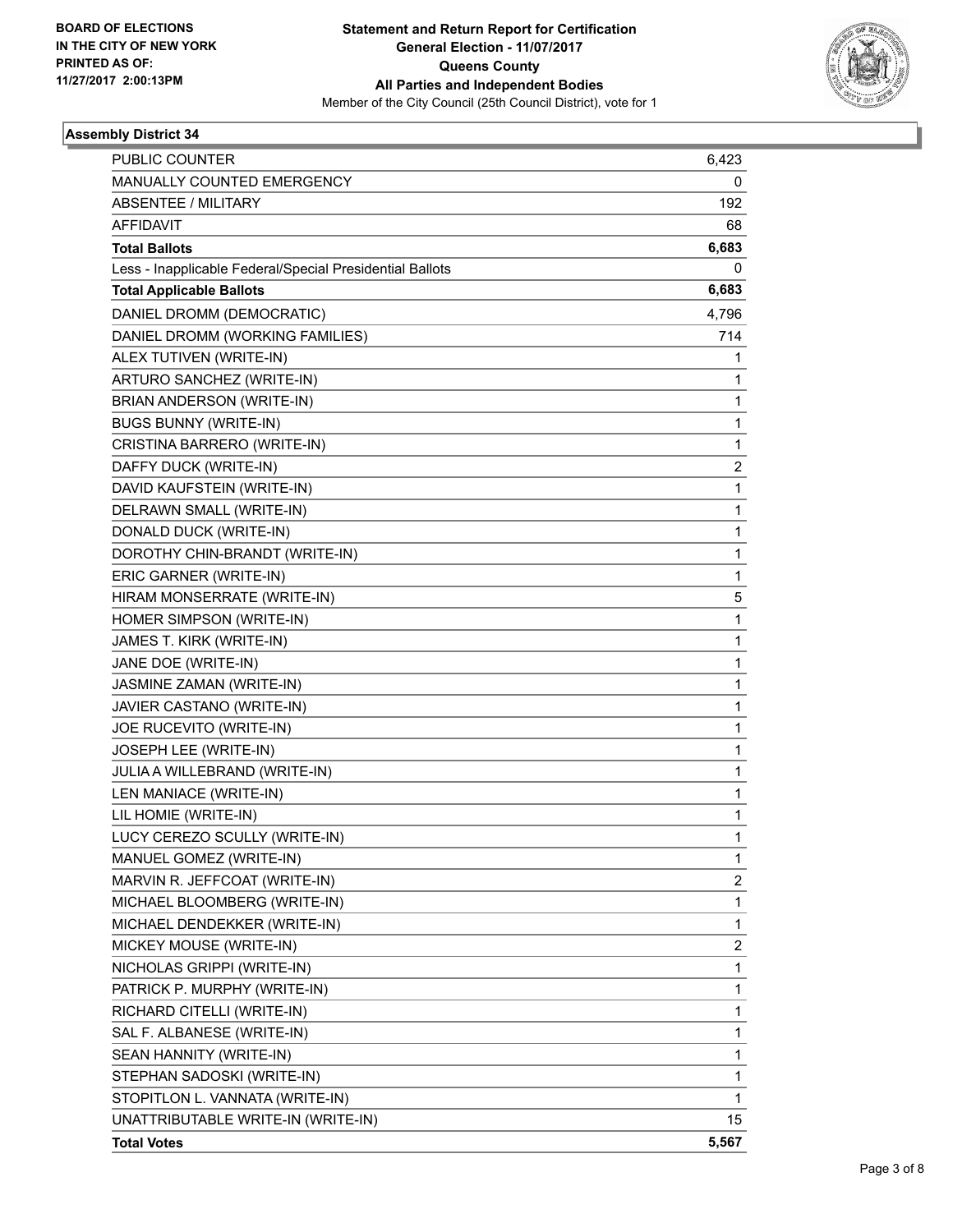

Unrecorded 1,116

| <b>Assembly District 35</b>                              |                         |
|----------------------------------------------------------|-------------------------|
| <b>PUBLIC COUNTER</b>                                    | 2,235                   |
| MANUALLY COUNTED EMERGENCY                               | 0                       |
| ABSENTEE / MILITARY                                      | 33                      |
| <b>AFFIDAVIT</b>                                         | 13                      |
| <b>Total Ballots</b>                                     | 2,281                   |
| Less - Inapplicable Federal/Special Presidential Ballots | 0                       |
| <b>Total Applicable Ballots</b>                          | 2,281                   |
| DANIEL DROMM (DEMOCRATIC)                                | 1,535                   |
| DANIEL DROMM (WORKING FAMILIES)                          | 168                     |
| ADAM PLATON (WRITE-IN)                                   | 1                       |
| ANTHONY WEINER (WRITE-IN)                                | $\overline{\mathbf{c}}$ |
| AYN RAND (WRITE-IN)                                      | 1                       |
| BILL CLINTON (WRITE-IN)                                  | 1                       |
| BILL WEINER (WRITE-IN)                                   | 1                       |
| CHRISTIAN COSTEINES (WRITE-IN)                           | 1                       |
| DONALD DUCK (WRITE-IN)                                   | 1                       |
| HERB MAI (WRITE-IN)                                      | 1                       |
| HIRAM MONSERRATE (WRITE-IN)                              | 1                       |
| JENNIFER CHO (WRITE-IN)                                  | 1                       |
| JENNIFER LOPEZ (WRITE-IN)                                | 1                       |
| JOSEPH CONCANNON (WRITE-IN)                              | 1                       |
| KATHLEEN XI (WRITE-IN)                                   | 1                       |
| KEVIN R. MEDINA (WRITE-IN)                               | 1                       |
| LESTER LIN (WRITE-IN)                                    | $\mathbf{1}$            |
| MARK J. BIBLIS (WRITE-IN)                                | $\mathbf 1$             |
| MARVIN R. JEFFCOAT (WRITE-IN)                            | $\mathbf{1}$            |
| MICKEY MOUSE (WRITE-IN)                                  | 1                       |
| PETER A. KOO (WRITE-IN)                                  | $\overline{\mathbf{c}}$ |
| ROBERT HOLDEN (WRITE-IN)                                 | 1                       |
| THE ROCK (WRITE-IN)                                      | 1                       |
| UNATTRIBUTABLE WRITE-IN (WRITE-IN)                       | 10                      |
| <b>Total Votes</b>                                       | 1,736                   |
| Unrecorded                                               | 545                     |
| <b>Assembly District 36</b>                              |                         |
| PUBLIC COUNTER                                           | 25                      |

MANUALLY COUNTED EMERGENCY **COULD A REALLY COUNTED A** ABSENTEE / MILITARY 0 AFFIDAVIT 0 **Total Ballots 25**  Less - Inapplicable Federal/Special Presidential Ballots 0 **Total Applicable Ballots** 25 DANIEL DROMM (DEMOCRATIC) 18 DANIEL DROMM (WORKING FAMILIES) 0 **Total Votes** 18 **18**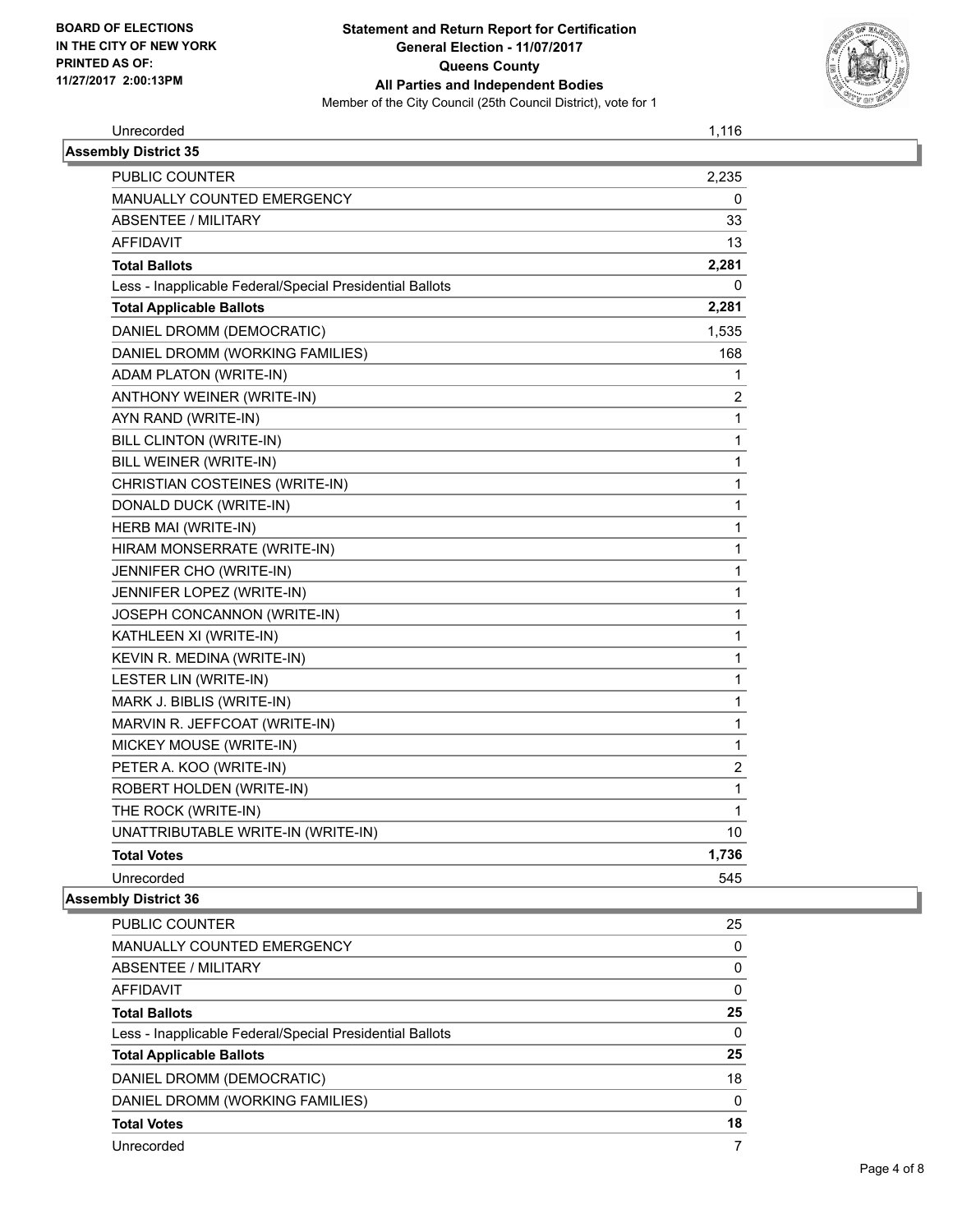

### **Assembly District 39**

| PUBLIC COUNTER                                           | 5,625            |
|----------------------------------------------------------|------------------|
| <b>MANUALLY COUNTED EMERGENCY</b>                        | 0                |
| <b>ABSENTEE / MILITARY</b>                               | 100              |
| AFFIDAVIT                                                | 51               |
| <b>Total Ballots</b>                                     | 5,776            |
| Less - Inapplicable Federal/Special Presidential Ballots | 0                |
| <b>Total Applicable Ballots</b>                          | 5,776            |
| DANIEL DROMM (DEMOCRATIC)                                | 4,196            |
| DANIEL DROMM (WORKING FAMILIES)                          | 554              |
| ADAM GORFIN (WRITE-IN)                                   | 1                |
| COSTA CONSTANTINIDES (WRITE-IN)                          | 1                |
| DONALD DUCK (WRITE-IN)                                   | 1                |
| EMILY KAPLAN (WRITE-IN)                                  | 1                |
| FRANCISCO MOYA (WRITE-IN)                                | 1                |
| <b>GERARD WONG (WRITE-IN)</b>                            | 1                |
| HEVELOCH VETINERI (WRITE-IN)                             | 1                |
| HILLARY CLINTON (WRITE-IN)                               | 1                |
| <b>IRENE MALLINGER (WRITE-IN)</b>                        | 1                |
| JAMES J DILLON (WRITE-IN)                                | 1                |
| JEFFREY LANER (WRITE-IN)                                 | 1                |
| JOE BACHNER (WRITE-IN)                                   | 1                |
| JOVAN GONZALES (WRITE-IN)                                | 1                |
| MARVIN R. JEFFCOAT (WRITE-IN)                            | 1                |
| MICKEY MOUSE (WRITE-IN)                                  | $\boldsymbol{2}$ |
| OTTO GARCIA (WRITE-IN)                                   | $\mathbf{1}$     |
| PARIS HILTON (WRITE-IN)                                  | 1                |
| PAUL D. GRAZIANO (WRITE-IN)                              | 1                |
| PAUL VALLONE (WRITE-IN)                                  | 1                |
| PETER A. KOO (WRITE-IN)                                  | $\boldsymbol{2}$ |
| PETER DUMONT (WRITE-IN)                                  | 1                |
| RORY LANCMAN (WRITE-IN)                                  | 1                |
| STEPHEN STROTHER (WRITE-IN)                              | 1                |
| TAYBUR RAHMAN (WRITE-IN)                                 | 2                |
| UNATTRIBUTABLE WRITE-IN (WRITE-IN)                       | 21               |
| VICTORIA CHAVEZ (WRITE-IN)                               | 1                |
| <b>Total Votes</b>                                       | 4,799            |
| Unrecorded                                               | 977              |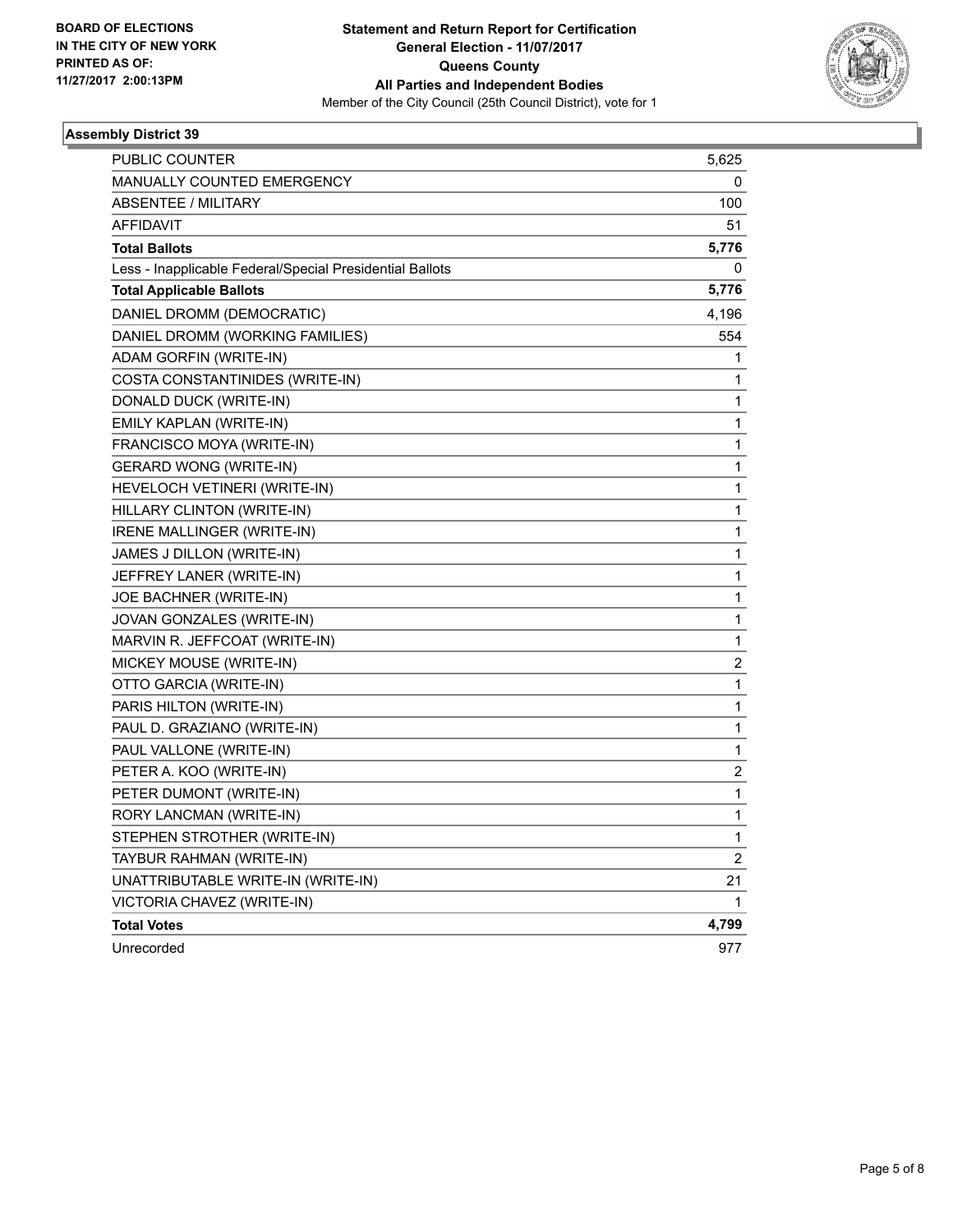

### **Total for Member of the City Council (25th Council District) - Queens County**

| PUBLIC COUNTER                                           | 14,606         |
|----------------------------------------------------------|----------------|
| MANUALLY COUNTED EMERGENCY                               | 0              |
| <b>ABSENTEE / MILITARY</b>                               | 337            |
| AFFIDAVIT                                                | 137            |
| <b>Total Ballots</b>                                     | 15,080         |
| Less - Inapplicable Federal/Special Presidential Ballots | 0              |
| <b>Total Applicable Ballots</b>                          | 15,080         |
| DANIEL DROMM (DEMOCRATIC)                                | 10,736         |
| DANIEL DROMM (WORKING FAMILIES)                          | 1,460          |
| ADAM GORFIN (WRITE-IN)                                   | 1              |
| ADAM PLATON (WRITE-IN)                                   | 1              |
| ALEX TUTIVEN (WRITE-IN)                                  | 1              |
| ANTHONY WEINER (WRITE-IN)                                | $\overline{2}$ |
| ARTURO SANCHEZ (WRITE-IN)                                | $\mathbf{1}$   |
| AYN RAND (WRITE-IN)                                      | 1              |
| BILL CLINTON (WRITE-IN)                                  | $\mathbf 1$    |
| BILL WEINER (WRITE-IN)                                   | 1              |
| <b>BOB HOLDEN (WRITE-IN)</b>                             | 1              |
| BRIAN ANDERSON (WRITE-IN)                                | 1              |
| <b>BUGS BUNNY (WRITE-IN)</b>                             | $\mathbf{1}$   |
| CHRISTIAN COSTEINES (WRITE-IN)                           | 1              |
| COSTA CONSTANTINIDES (WRITE-IN)                          | 1              |
| CRISTINA BARRERO (WRITE-IN)                              | 1              |
| DAFFY DUCK (WRITE-IN)                                    | 2              |
| DAVID KAUFSTEIN (WRITE-IN)                               | 1              |
| DELRAWN SMALL (WRITE-IN)                                 | 1              |
| DONALD DUCK (WRITE-IN)                                   | 3              |
| DOROTHY CHIN-BRANDT (WRITE-IN)                           | $\mathbf 1$    |
| EMILY KAPLAN (WRITE-IN)                                  | 1              |
| ERIC GARNER (WRITE-IN)                                   | 1              |
| FRANCISCO MOYA (WRITE-IN)                                | 1              |
| <b>GERARD WONG (WRITE-IN)</b>                            | $\mathbf{1}$   |
| HERB MAI (WRITE-IN)                                      | 1              |
| HEVELOCH VETINERI (WRITE-IN)                             | 1              |
| HILLARY CLINTON (WRITE-IN)                               | 1              |
| HIRAM MONSERRATE (WRITE-IN)                              | 6              |
| HOMER SIMPSON (WRITE-IN)                                 | 1              |
| IRENE MALLINGER (WRITE-IN)                               | 1              |
| JAMES J DILLON (WRITE-IN)                                | 1              |
| JAMES T. KIRK (WRITE-IN)                                 | 1              |
| JANE DOE (WRITE-IN)                                      | 1              |
| JANINE PIRRO (WRITE-IN)                                  | 1              |
| JASMINE ZAMAN (WRITE-IN)                                 | 1              |
| JAVIER CASTANO (WRITE-IN)                                | 1              |
| JEFFREY LANER (WRITE-IN)                                 | 1              |
| JENNIFER CHO (WRITE-IN)                                  | 1              |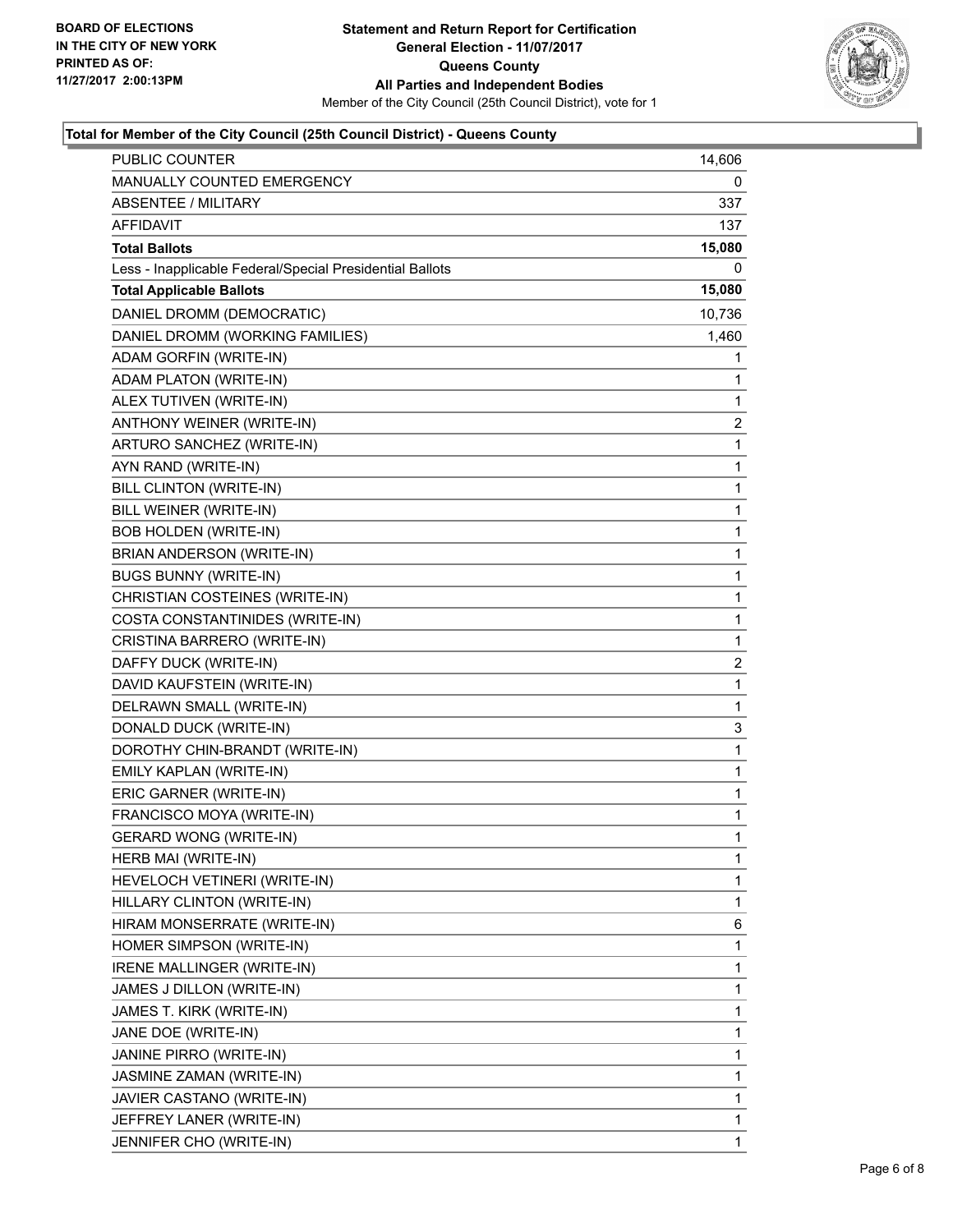

### **Total for Member of the City Council (25th Council District) - Queens County**

| JENNIFER LOPEZ (WRITE-IN)          | 1      |
|------------------------------------|--------|
| JOE BACHNER (WRITE-IN)             | 1      |
| JOE RUCEVITO (WRITE-IN)            | 1      |
| JOHN CATSEVITY (WRITE-IN)          | 1      |
| JOSEPH CONCANNON (WRITE-IN)        | 1      |
| JOSEPH LEE (WRITE-IN)              | 1      |
| JOVAN GONZALES (WRITE-IN)          | 1      |
| JULIA A WILLEBRAND (WRITE-IN)      | 1      |
| KATHLEEN XI (WRITE-IN)             | 1      |
| KEVIN R. MEDINA (WRITE-IN)         | 1      |
| LEN MANIACE (WRITE-IN)             | 1      |
| LESTER LIN (WRITE-IN)              | 1      |
| LIL HOMIE (WRITE-IN)               | 1      |
| LUCY CEREZO SCULLY (WRITE-IN)      | 1      |
| MANUEL GOMEZ (WRITE-IN)            | 1      |
| MARK J. BIBLIS (WRITE-IN)          | 1      |
| MARVIN R. JEFFCOAT (WRITE-IN)      | 4      |
| MICHAEL BLOOMBERG (WRITE-IN)       | 1      |
| MICHAEL DENDEKKER (WRITE-IN)       | 1      |
| MICKEY MOUSE (WRITE-IN)            | 5      |
| NICHOLAS GRIPPI (WRITE-IN)         | 1      |
| OTTO GARCIA (WRITE-IN)             | 1      |
| PARIS HILTON (WRITE-IN)            | 1      |
| PATRICK P. MURPHY (WRITE-IN)       | 1      |
| PAUL D. GRAZIANO (WRITE-IN)        | 1      |
| PAUL VALLONE (WRITE-IN)            | 1      |
| PETER A. KOO (WRITE-IN)            | 4      |
| PETER DUMONT (WRITE-IN)            | 1      |
| RICHARD CITELLI (WRITE-IN)         | 1      |
| ROBERT HOLDEN (WRITE-IN)           | 1      |
| RORY LANCMAN (WRITE-IN)            | 1      |
| RUSSELL BAKER (WRITE-IN)           | 1      |
| SAL F. ALBANESE (WRITE-IN)         | 1      |
| SEAN HANNITY (WRITE-IN)            | 1      |
| STEPHAN SADOSKI (WRITE-IN)         | 1      |
| STEPHEN STROTHER (WRITE-IN)        | 1      |
| STOPITLON L. VANNATA (WRITE-IN)    | 1      |
| TAYBUR RAHMAN (WRITE-IN)           | 2      |
| THE ROCK (WRITE-IN)                | 1      |
| UNATTRIBUTABLE WRITE-IN (WRITE-IN) | 48     |
| VICTORIA CHAVEZ (WRITE-IN)         | 1      |
| VINCENT PULLARA (WRITE-IN)         | 1      |
| <b>VLADIMIR PUTIN (WRITE-IN)</b>   | 1      |
| <b>Total Votes</b>                 | 12,343 |
| Unrecorded                         | 2,737  |
|                                    |        |